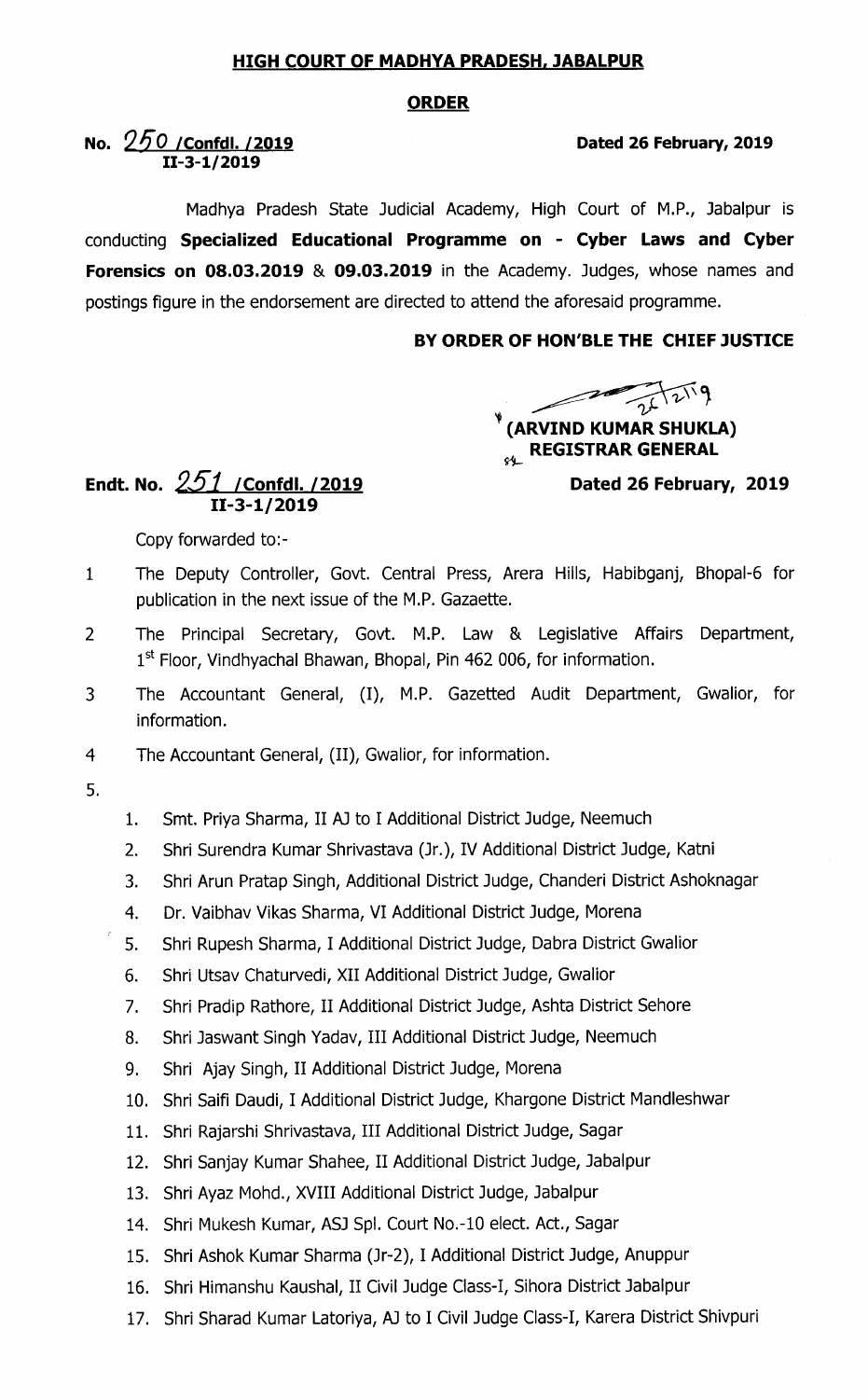- 18. Shri Prashant Pandey, AJ to I Civil Judge class-I, Rampur Baghelan District Satna
- 19. Shri Ram Manohar Singh Dangi, II Civil Judge Class-I, Gwalior
- 20. Shri Pankaj Sharma, 11 Civil Judge Class-I, Tikamgarh
- 21. Shri Dhirendra Singh Parihar, AJ to I Civil Judge Class-I, Hatod District Indore
- 22. Shri Mayank Kumar Shukla, IV Civil Judge Class-I, Indore
- 23. Shri Amit Nigam, AJ to I Civil Judge Class-I, Satna at Chitrakoot, District Satna
- 24. Shri Brijesh Singh, VIII Civil Judge Class-I, Indore
- 25. Shri Anurag Singh Kushwah, IV Civil Judge Class-I, Bhopal
- 26. Shri Ashok Kumar Tripathi, AJ to Civil Judge Class-I, Seoni-Malwa District Hoshangabad
- 27. Shri Ajay Kumar Yadu, VI Civil Judge Class-I, Gwalior
- 28. Shri Atul Yadav, V Civil Judge Class-I, Ratlam
- 29. Shri Shiv Charan Patel, 11 Civil Judge Class-I, Sidhi
- 30. Shri Mahendra Singh Solanky, II Civil Judge Class-I, Bhopal
- 31. Shri Lovekesh Singh, Civil Judge Class-I, Seodha District Datia
- 32. Shri Dilip Singh Parmar, AJ to Civil Judge Class-I, Sitamau District Mandsaur
- 33. Shri Deenanath Wadiva, 11 Civil Judge Class-I, Khargone District Mandleshwar
- 34. Shri Atul Billore, 11 Civil Judge Class-I, Harda
- 35. Shri Nivesh Kumar Jaiswal, 11 Civil Judge Class I, Itarsi District Hoshangabad
- 36. Shri Syed Danish Ali, 11 Civil Judge Class-I, Bhind
- 37. Smt. Shakti Verma, XVII Civil Judge Class-I, Jabalpur
- 38. Shri Mukesh Kumar Shivahare, AJ to I Civil Judge Class-I, Gadarwara District **Narsinghpur**
- 39. Shri Amit Nagayach, Ill Civil Judge Class-I, Harda
- 40. Shri Thakur Prasad Malviya, Civil Judge Class-I, Budhni District Sehore
- 41. Shri Sharad Joshi, Civil Judge Class-II, Anjad District Barwani
- 42. Shri Abhishek Kumar, Ill Civil Judge Class-II, Sidhi
- 43. Shri Krishna Agrawal, I AJ to I Civil Judge Class-II, Vidisha
- 44. Shri Devrath Singh, V Civil Judge Class-II, Narsinghpur
- 45. Ku. Nidhi Modita Pinto, XIII Civil Judge Class-I, Indore
- 46. Shri Aniruddha Jain, 11 Civil Judge Class-II, Mandsaur
- 47. Ku. Pritanjali Singh, XII Civil Judge Class-II, Jabalpur
- 48. Shri Ramprasad Singh, VIII Civil Judge Class-II, Satna
- 49. Sushri Apoorva Tamrakar, IX Civil Judge Class-II, Bhopal
- 50. Smt. Nurun Nisha Ansari, Ill Civil Judge Class-II, Jabalpur

For information and compliance with a direction to report for the Programme at 9.30 a.m. on 08.03.2019 in the Academy.

The nominated Judicial Officers are directed to observe the following instruction:

• To apprise themselves with the contents of the Joining Instructions available on the MPSJA website www.mpsja.gov.in & www.mpsja.mphc.gov.in and observe the same.<br> $\bigcup_{\alpha} \bigwedge_{\alpha} \bigwedge^{\alpha}$